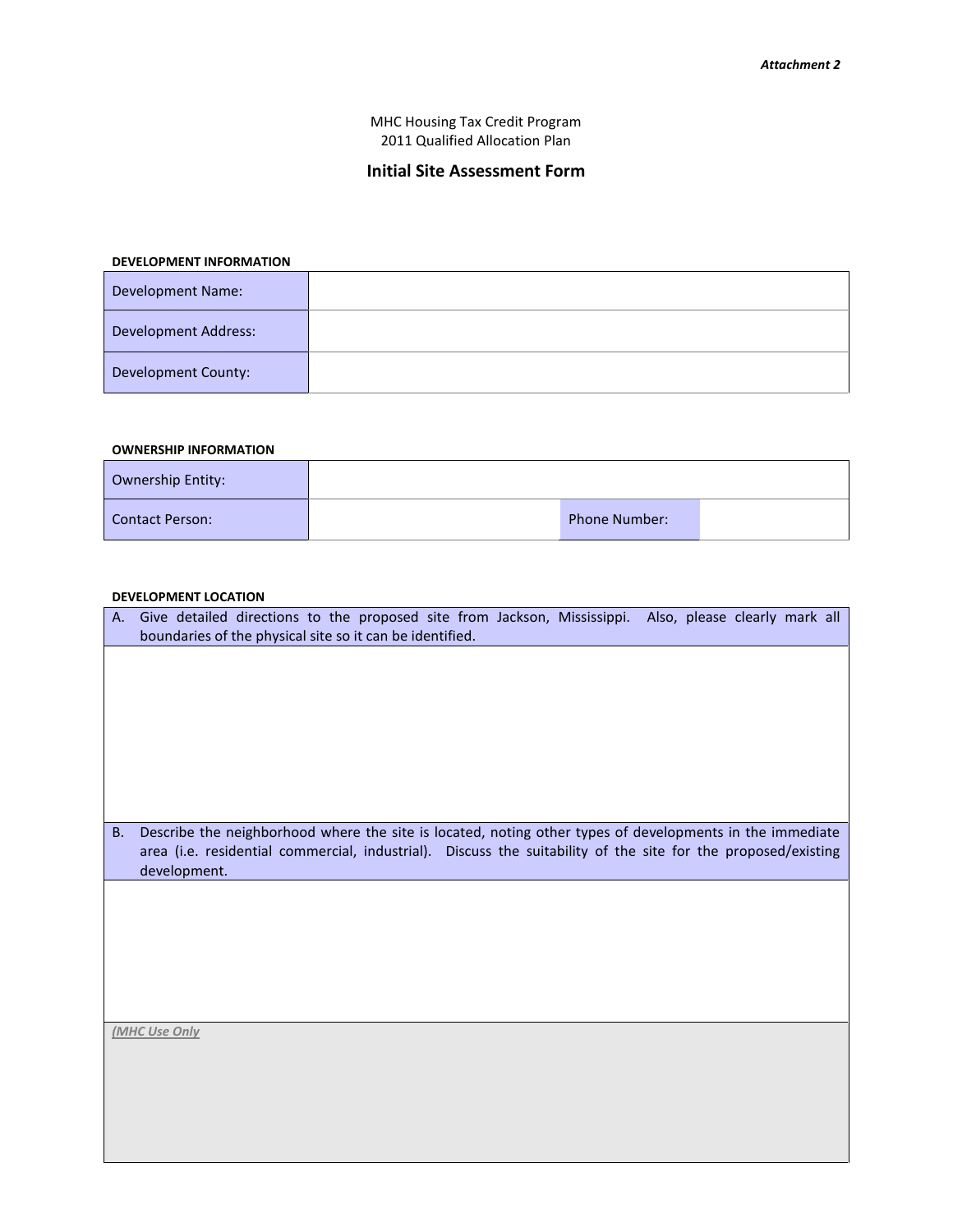## **SITE CONDITION**

| Describe any existing structures (shack, schoolhouse, mobile home, barn, etc.) or improvements on/near the<br>A.<br>site.                                           |  |  |
|---------------------------------------------------------------------------------------------------------------------------------------------------------------------|--|--|
|                                                                                                                                                                     |  |  |
|                                                                                                                                                                     |  |  |
| (MHC Use Only)                                                                                                                                                      |  |  |
|                                                                                                                                                                     |  |  |
| Are any structures on or adjacent to the proposed development in poor condition/dilapidated that will remain<br>B.<br>after completion of the proposed development? |  |  |
|                                                                                                                                                                     |  |  |
| (MHC Use Only)                                                                                                                                                      |  |  |
| Will the development involve rehabilitation, relocation, or demolition of any structure?<br>$C_{\cdot}$                                                             |  |  |
| Yes<br>No                                                                                                                                                           |  |  |
| (MHC Use Only)                                                                                                                                                      |  |  |

## **SITE CHARACTERISTICS**

| Site is near or contains the following:  | <b>Applicant</b>                                 | (MHC Use Only)                                   |
|------------------------------------------|--------------------------------------------------|--------------------------------------------------|
| <b>Railroad Tracks</b><br>1.             | <b>No</b><br>Yes<br>If Yes, how many miles away? | Yes<br><b>No</b><br>If Yes, how many miles away? |
|                                          | Noise Pollution:<br>Yes<br><b>No</b>             |                                                  |
|                                          | <b>No</b><br><b>Yes</b>                          | Yes<br><b>No</b>                                 |
| Major Highway<br>2.                      | If Yes, how many miles away?                     | If Yes, how many miles away?                     |
|                                          | Noise Pollution:<br>Yes<br>No                    |                                                  |
|                                          | <b>No</b><br><b>Yes</b>                          | Yes<br><b>No</b>                                 |
| 3.<br>Airport                            | If Yes, how many miles away?                     | If Yes, how many miles away?                     |
|                                          | Noise Pollution:<br><b>No</b><br>Yes             |                                                  |
|                                          | <b>No</b><br>Yes                                 | Yes<br><b>No</b>                                 |
| <b>Industrial Area</b><br>$\mathbf{4}$ . | If Yes, how many miles away?                     | If Yes, how many miles away?                     |
|                                          | Noise Pollution:<br>Yes<br>No                    |                                                  |
|                                          | <b>No</b><br>Yes                                 | Yes<br><b>No</b>                                 |
| <b>Land Fill</b><br>5.                   | If Yes, how many miles away?                     | If Yes, how many miles away?                     |
|                                          | Noise Pollution:<br>Yes<br><b>No</b>             |                                                  |
|                                          | <b>No</b><br>Yes                                 | Yes<br><b>No</b>                                 |
| <b>Utility Substation</b><br>6.          | If Yes, how many miles away?                     | If Yes, how many miles away?                     |
|                                          | Noise Pollution:<br>Yes<br>No                    |                                                  |